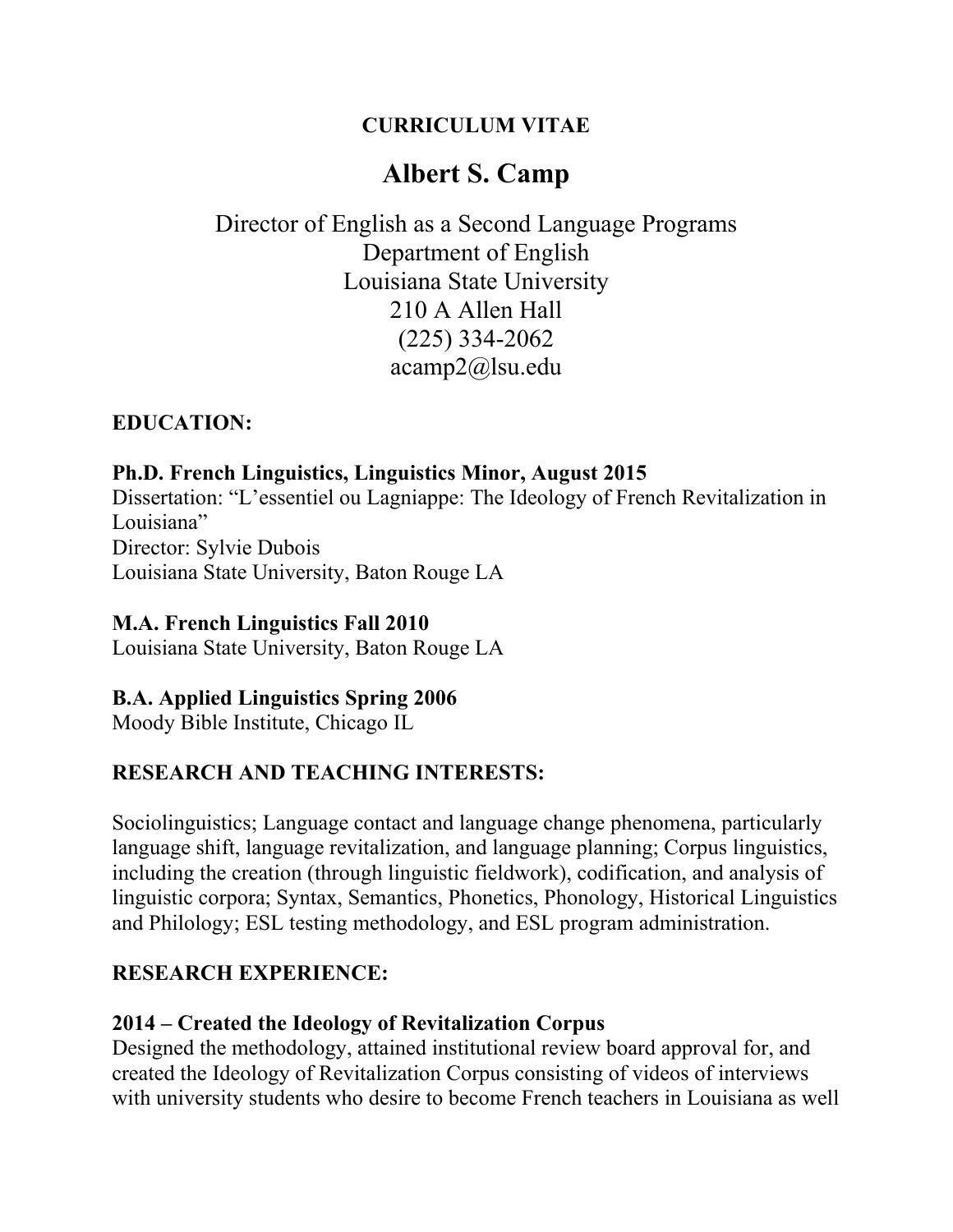as the administrators of French immersion programs in Louisiana public schools. Analysis of this corpus is the basis for my thesis as well as future research studies.

### **SUMMER 2011 – Graduate Research Assistant to Prof. Sylvie Dubois Department of French Studies, Louisiana State University**

Conducted Field Work at the Archdiocese of New Orleans as part of a team enlarging the Antoine Blanc Epistolary Corpus. Field Work included locating personal correspondence from 19th century Louisiana and coding the letters for various linguistic factors.

#### **MAY 2010 – Graduate Research Assistant to Prof. Sylvie Dubois Université de Moncton, Moncton, New Brunswick**

Conducted Field Work at the Université de Moncton as part of a team of graduate students. Field Work included locating, coding, and analyzing 19<sup>th</sup> century personal letters from Acadians in Nova Scotia and New Brunswick.

### **JANUARY – MAY 2010 – Graduate Research Assistant to Prof. Sylvie Dubois**

#### **Department of French Studies, Louisiana State University**

Conducted Field Work at the Archdiocese of New Orleans as part of a team creating the Antoine Blanc Epistolary Corpus. Field Work included gathering biographic information about authors, finding 19<sup>th</sup> century correspondence and coding for various linguistic factors in order to create the Antoine Blanc Epistolary Corpus.

#### **FALL 2008 – SPRING 2009 – Graduate Research Assistant to Profs. John Protevi and Greg Stone Department of French Studies, Louisiana State University**

Assisted Dr. Protevi and Dr. Stone with their research and administrative duties.

## **PUBLICATIONS:**

In Progress. "Field Day and Le Theatre 'Cadien: A Comparison of Mission and Message." Claire Denelle Cowart and Albert Camp

Camp, A. (in-Press). "The Institutionalization of French: History, Successes, and Challenges for the Future." In N. Dajko & S. Walton (Eds.), *Languages in Louisiana*. Jackson, MS: University Press of Mississippi.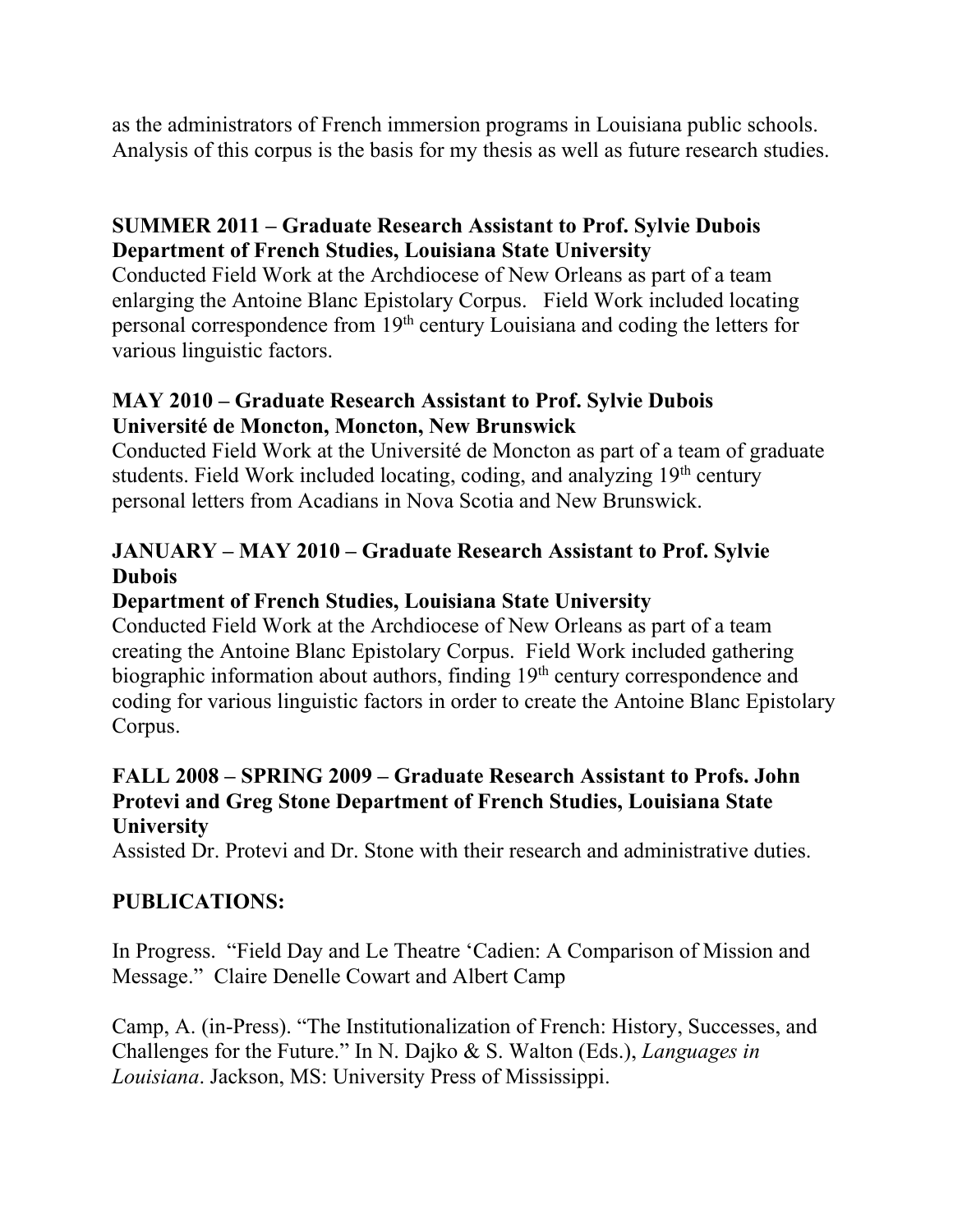Dubois, S., Camp, A., Emmitte, A., Richardson, J., & Watson, K. (Eds.). (2010). *Une Histoire Epistolaire de la Louisiane*. Quebec: Presses de l'Universite Laval.

### **TEACHING EXPERIENCE :**

Instructor of English as a Second Language and Linguistics 2015-Present

Graduate Teaching Assistant: Department of French Studies Louisiana State University 2009 – 2015

**French 1001 Introductory French** (Fall 2009, Fall 2010, Fall 2011, Spring 2013, Fall 2014)

**French 1002 Introductory French** (Spring 2010, Spring 2011, Spring 2012)

**English 1000 English for Academic Success** (Fall 2017, Spring 2018)

**English 1004 English Composition for ESL Students** (Fall 2015, Spring 2017, Summer 2017, Fall 2017, Spring 2018)

**English 1005 English Composition for ESL Students** (Spring 2016, Fall 2016, Spring 2017)

**French 2101 Intermediate French** (Spring 2012, Fall 2013)

**French 4014/Linguistics 4014 Introduction to French Linguistics** (Fall 2011) Responsible for the creation of all aspects of the senior-level course.

**French 4015/Linguistics 4015 Advanced French Phonetics and Phonology** (Spring 2013, Spring 2014) Responsible for the creation of all aspects of the senior-level course.

**English 4710/Linguistics 4710 Introduction to Linguistics** (Summer 2012, Fall 2012, Summer 2014, Summer 2015, Fall 2015, Summer 2016) Responsible for the creation of all aspects of the senior-level course.

**English 4310/Linguistics 4310 English-based Pidgins and Creoles** (Fall 2018) Responsible for course creation and all aspects of senior-level course.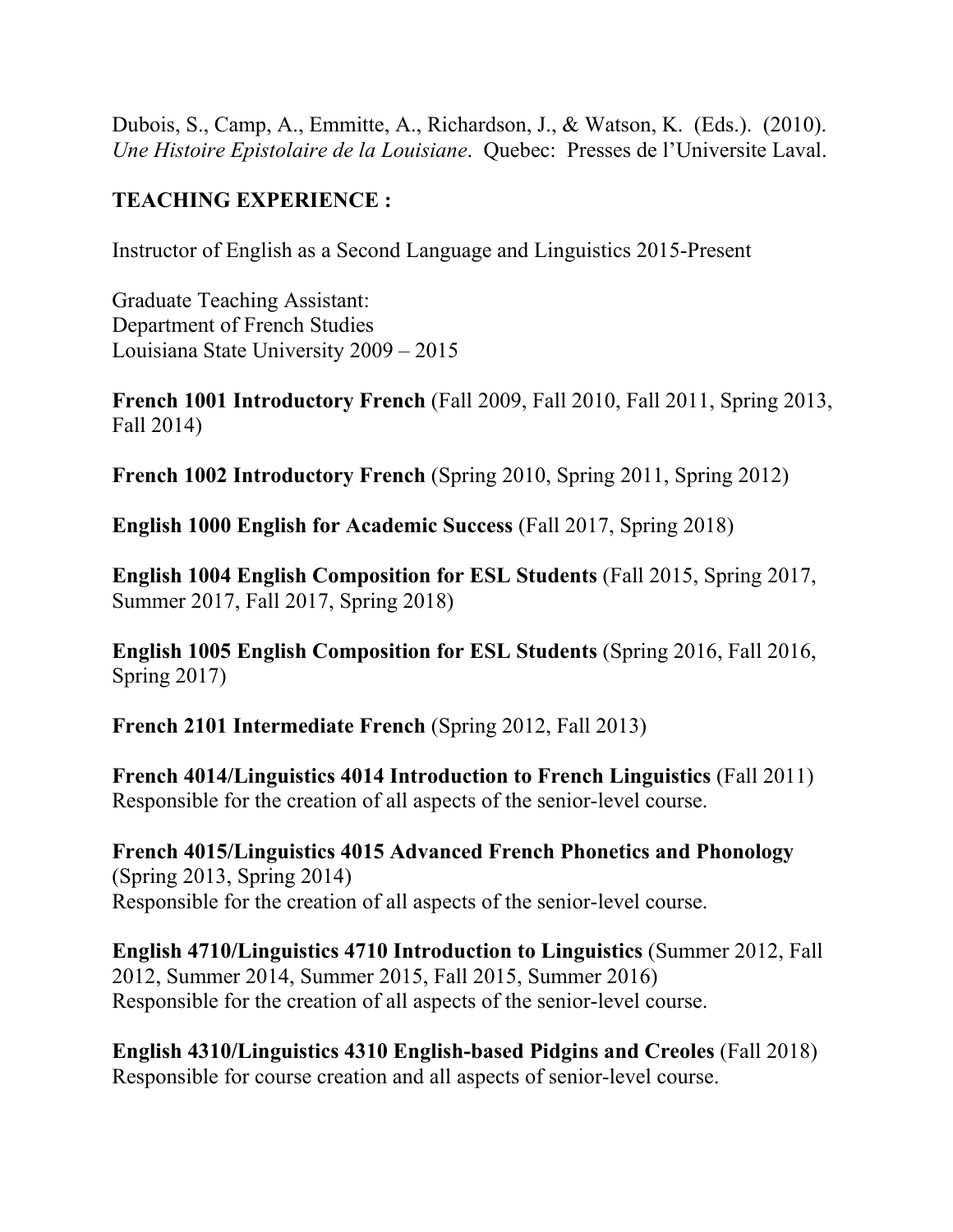**English 4712/Linguistics 4712 Roots of English** (Co-taught under Professor Lisi Oliver Fall 2012, taught independently Spring 2017, Spring 2018) Responsible for the creation of all aspects of the senior-level course.

## **ADMINISTRATION:**

## **ESL SPOKEN ENGLISH FOR GRADUATE TEACHING ASSISTANTS DIRECTOR 2018-Present**

Responsible for overseeing course scheduling, curriculum development, faculty supervision, international student testing through OPI interviews, conducting new international TA training workshops, maintaining records for the Graduate School and departments of students who are and are not certified to teach, ensuring university compliance with Louisiana revised statute RS 17:3388.

## **ESL WRITING PROGRAM COORDINATOR 2017-Present**

Responsible for overseeing course scheduling, curriculum development, faculty supervision, international student testing and placement, speaking at every international student orientation, conducting an annual General Education assessment for English 1004 and English 1005, and all other aspects of ESL writing program

# **CONFERENCE PRESENTATIONS:**

The Pirahã Controversy: An Overview and Considerations of its Consequences **University of Central Oklahoma Language and Linguistics Student Conference Nov. 2009**

The Lai of Lanval A Stranger in a Land of Barbarians **38th Annual Conference of the Southeastern Medieval Association Gulfport, MS Oct. 2012**

The New Louisiana French *Colloquium Series* **"La** *vivance* **du français de/en Louisiane" University of Louisiana Lafayette Nov. 2013**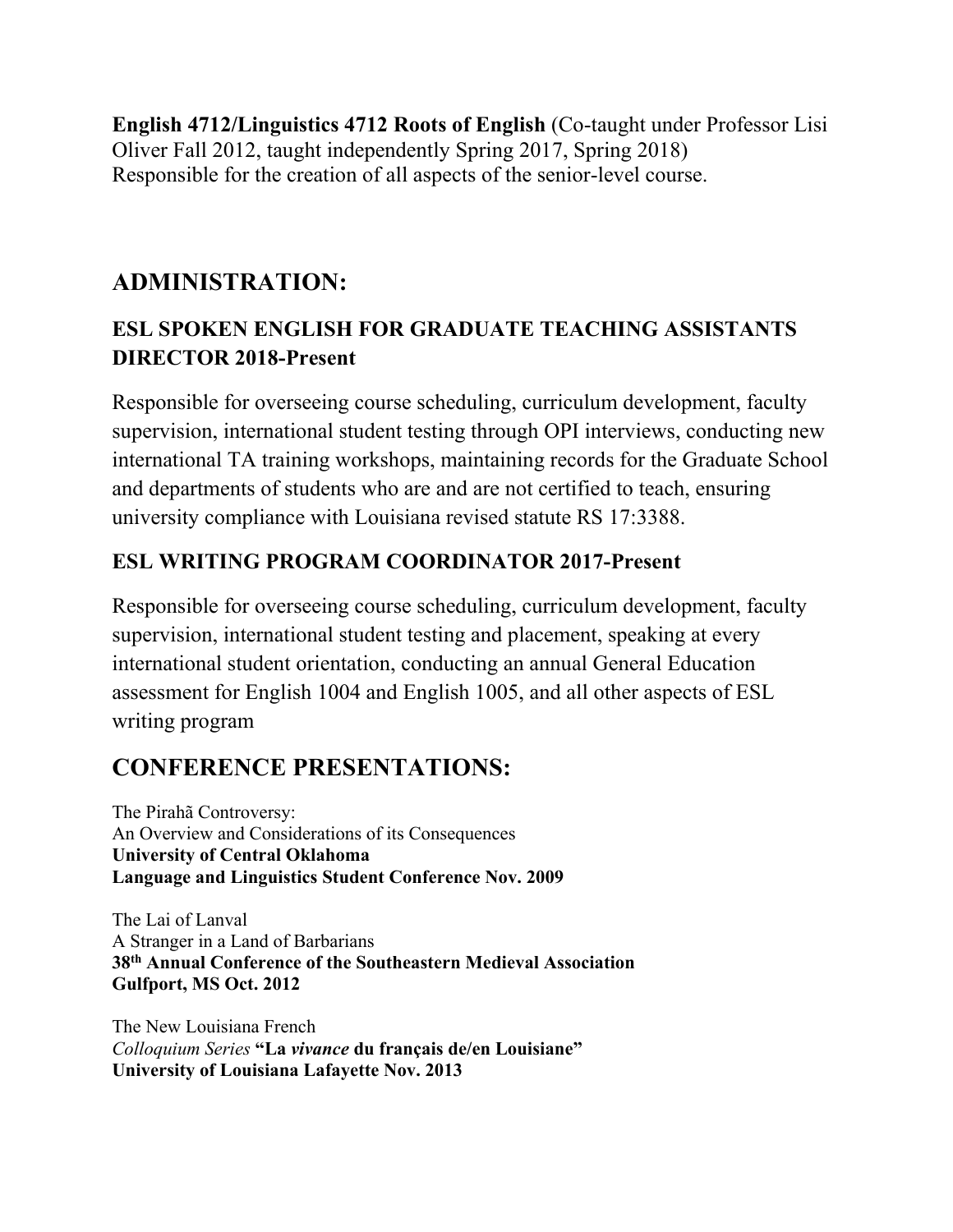L'essentiel ou Lagniappe: The Ideology of the French Revitalization Movement in Louisiana **46th Annual Northeast Modern Language Association Conference Toronto, Canada April of 2015**

We don't want your help: The reasons why French revitalization is still a largely foreign job in Louisiana **Southeastern Conference on Linguistics 83rd Annual Meeting New Orleans, Louisiana March 28-30, 2016**

Field Day and Le Theatre 'Cadien: A Comparison of Signature Plays Co-author: Claire Denelle Cowart **American Conference for Irish Studies Mid-Atlantic Regional Conference Glucksman Ireland House, New York University October 28-29, 2016**

Celtic and Cajun: Cultural Identity and Language Loss in Louisiana and Ireland Represented in the Theater Co-Presenter: Claire Denelle Cowart **The Irish Cultural Museam of New Orleans invited Lecture 933 Conti St. New Orleans, April 8, 2017 AWARDS:**

Hoguet Alexandre Major for Outstanding Incoming Grad Student Award 2008

Adam Shelby Holmes Trappey Scholarship 2009

Hoguet Alexandre Major Outstanding Master's Thesis Award 2010

Hoguet Alexandre Major/McGraw Hill Teaching Assistant Award 2012

Hoguet Alexandre Major Scholarship for Outstanding Teaching of Upper-level French 2013

## **SERVICE:**

**English Department:** Taught an overload Intro to Linguistics course following the death of Lisi Oliver 2015; Represented the department at Commencement Ceremony August 2016; Revised ESL program description for UCFY and Grad School handbooks 2016; taught English 1004 for Tracy LeBlanc for part of semester during her maternity leave 2017; Taught an overload English 1000 course to accommodate LSU Global program requests 2018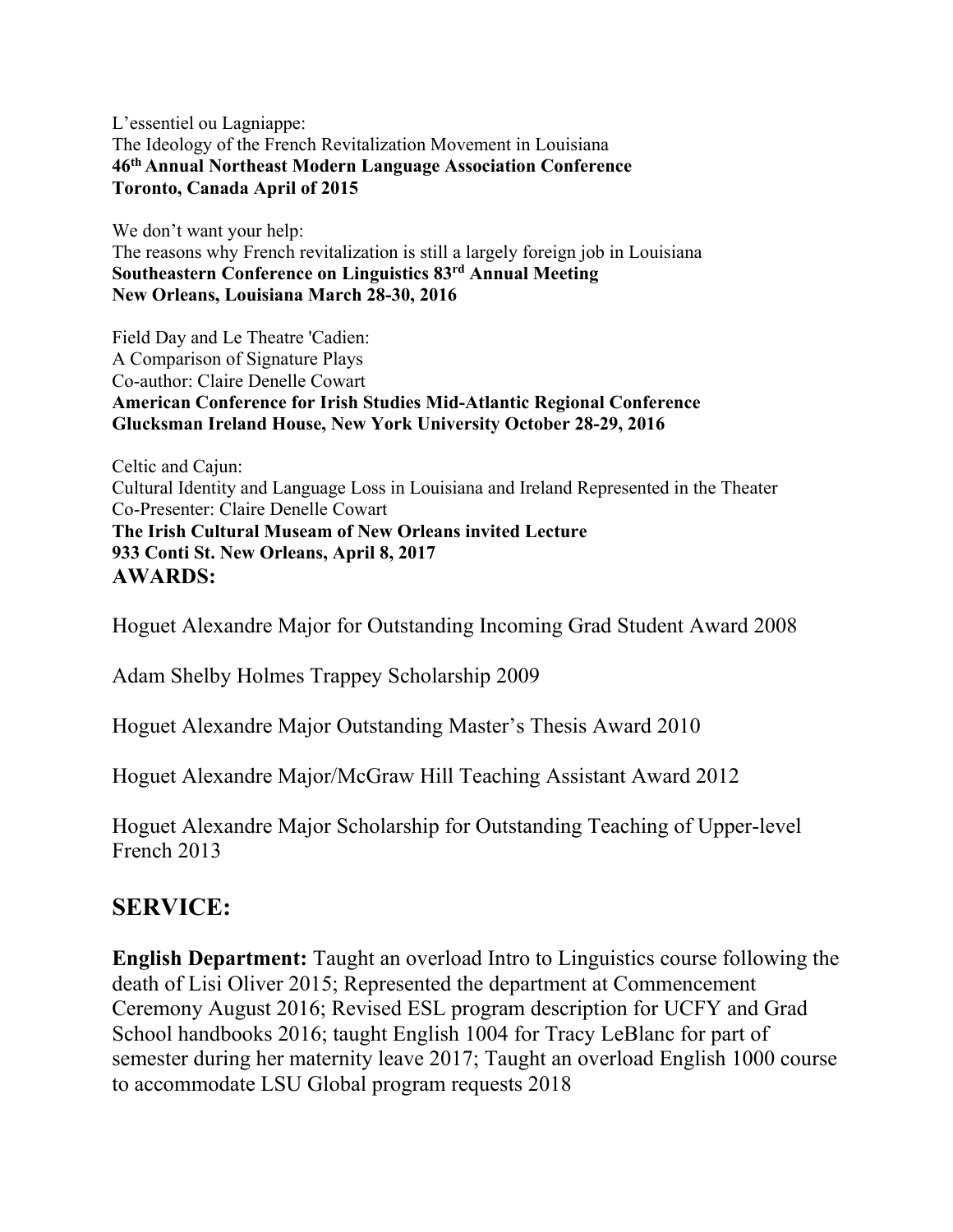**French Department**: Judge for LSU Rally Day Scholarship Contest for Louisiana High School Students French Extemporaneous speaking 2009, 2010, 2011, 2012, 2013, 2014, 2015

**Community**: Interpreter for defendants before Judge Johnson Louisiana 19th district court; Interpreter for Congolese Doctors: The Global Health Initiative of the United Methodist Church summer 2013; St. Jude Parish Men's Club volunteer cook at events raising money for their school and volunteer traffic director for morning carpool 2016-Present

### **PROFESSIONAL DEVELOPMENT:**

**APRIL 2009 –** *L'histoire épistolaire de la Louisiane* **Conference Co-Organizer** Planned and organized the conference: *L'histoire épistolaire de la Louisiane*; Worked with university entities and international agencies, including the Agence Universitaire de la Francophonie (AUF), to secure over \$10,000 of support; Organized and aided presenters from over North American and European universities; Organized program and publicity for conference; Organized cultural activities, excursions, and meals for presenters.

#### **LINGUISTIC PROFILE:**

English (native-speaker) French (near-native-speaker) Spanish (conversational) Latin (reading competence) Old French (reading competence) Old English (reading competence) Old Irish (reading competence) Classical/Koine Greek (reading competence)

#### **TECHNOLOGY SKILLS:**

Proficient in Microsoft Office programs (Word, Excel, Power Point, and Access). Proficient in JMP statistical analysis software.